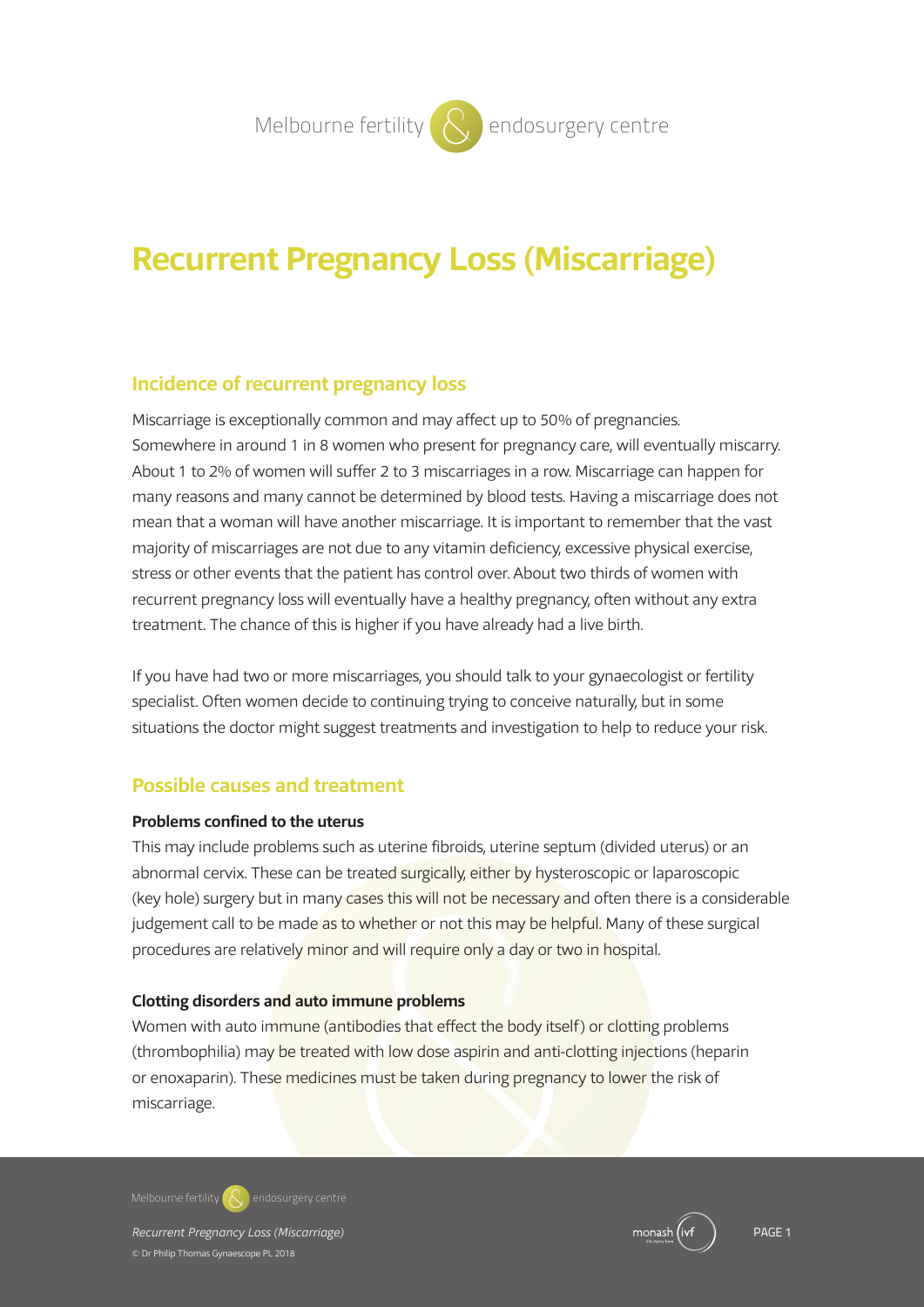Some of these treatments have side effects and so we need to be sure whether this treatment would be appropriate for you. It will be necessary to take these treatments for many weeks possibly the whole pregnancy - and timing of cessation must be discussed with your gynaecologist or obstetrician.

#### **Other medical problems**

Recurrent pregnancy loss can also be related to medical problems such as diabetes, over active thyroid, underactive thyroid, or high levels of a protein called prolactin. There is also a slightly higher chance of miscarriage in a condition called polycystic ovarian syndrome. Note that many women have polycystic ovaries and only a subset of these will have polycystic ovarian syndrome. Treatment involves correcting the underlying abnormality.

#### **Weight**

There is no question that obesity/morbid obesity increases the chances of miscarriage. In some cases, patients will need to make substantial efforts to lose weight and defer trying for a pregnancy whilst this is taking place. General practitioner and dietician help is invaluable.

#### **Genetics**

Some patients (very much the minority) have a specific area in their chromosomes or genetic material that predisposes them to miscarriage. Note that these conditions are generally "all or none". Many of these people have children quite successfully. Unfortunately it is not possible to correct these genetic abnormalities, but often we can screen for them. In about 5% of couples with recurrent pregnancy loss, one parent has a rearrangement (translocation) of their chromosomes. Prospective parents can have a blood test (karyotype) to see if they have a translocation. If this is the case, then it will be necessary to see a geneticist/genetic counsellor, who will go into detail regarding the nature of the problem and its possible consequences.

Genetic problems are very hard to treat, but many of them can be now screened for in IVF created embryos prior to transfer.

## **Lifestyle choices**

In general whatever is healthy for the woman is also healthy for the pregnancy and healthy for the embryo. It is essential to stop smoking, stop illicit drug use, and limit or cease consumption of alcohol and caffeine. Excessive caffeine intake is probably more than five coffees per day, including caffeinated beverages such as tea or cola drinks. Being overweight is also linked to recurrent miscarriage and healthy weight loss under the supervision of a dietician might also help in future pregnancies. There is no proof that stress and anxiety or mild depression causes recurrent pregnancy loss.

**Melbourne fertility endosurgery centre**

*Recurrent Pregnancy Loss (Miscarriage)* PAGE 2 © Dr Philip Thomas Gynaescope PL 2018